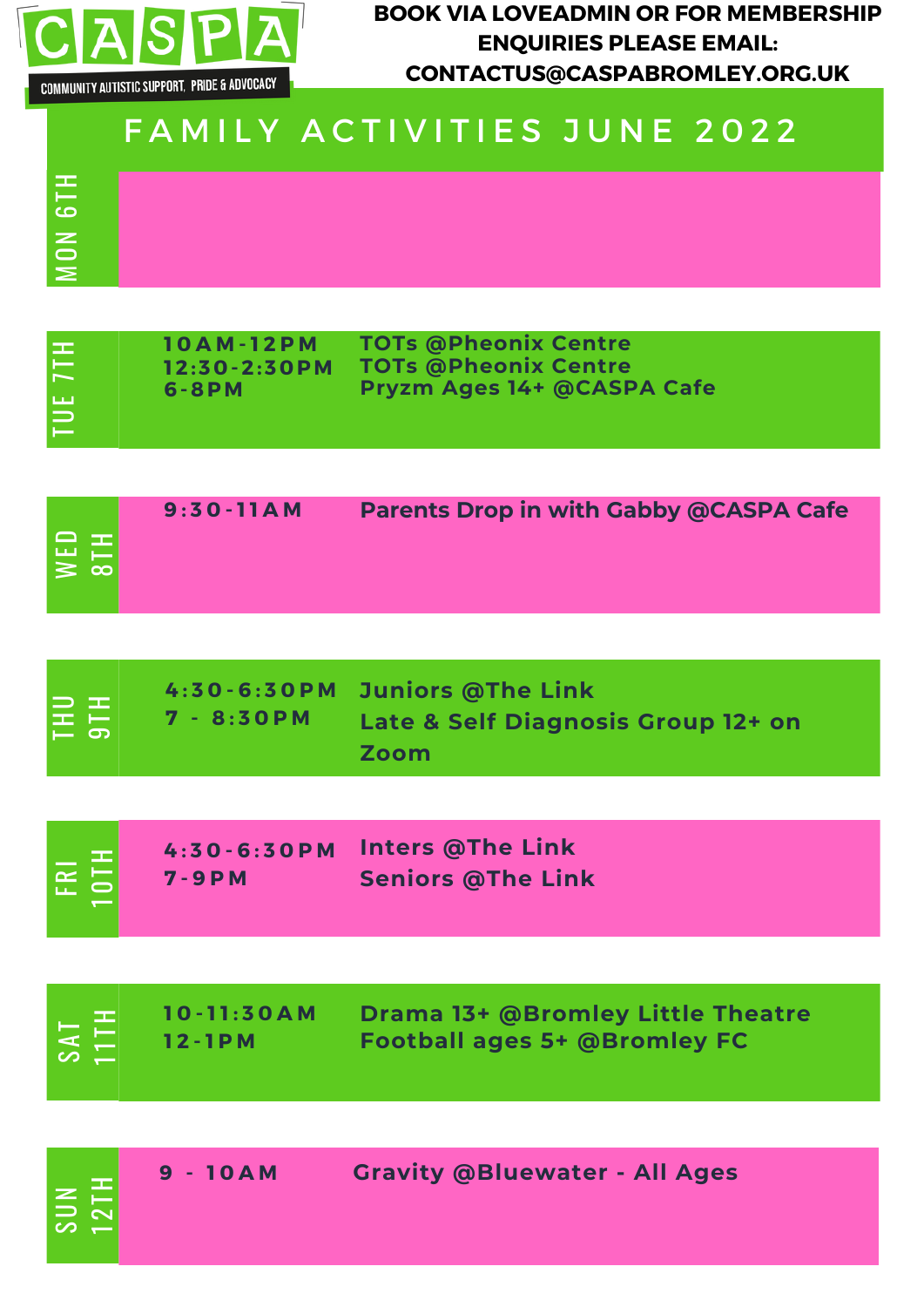

 $\geq$ O

တ  $\Box$  $\,$   $\,$ 

က္ $\vert$  $\overline{\phantom{a}}$ 

 $\overline{\phantom{0}}$ H

Z

<u>က</u>ု

H

 $\mathbf{r}$  $\overline{\phantom{0}}$  **BOOK VIA LOVEADMIN OR FOR MEMBERSHIP ENQUIRIES PLEASE EMAIL: CONTACTUS@CASPABROMLEY.ORG.UK**

| <b>TUE 14TH</b>              | <b>10AM-12PM</b><br>$12:30 - 2:30 P M$<br>$6 - 8 P M$<br>$8 - 9:30PM$ | <b>TOTs @Pheonix Centre</b><br><b>TOTs @Pheonix Centre</b><br>Pryzm Ages 14+ @CASPA Cafe<br><b>Parents Support on zoom</b> |
|------------------------------|-----------------------------------------------------------------------|----------------------------------------------------------------------------------------------------------------------------|
| WED<br>15TH                  | $9:30 - 11AM$                                                         | <b>Parents Drop in with Gabby @CASPA Cafe</b>                                                                              |
| THU<br>ISTH                  | $4:30 - 6:30 P M$<br>$6 - 7:30$ PM                                    | <b>Juniors @The Link</b><br><b>Discussion Group on zoom</b><br>(Comicon/Anime)                                             |
| FRI<br>17TH                  | $4:30 - 6:30 P M$<br>$7 - 9 P M$                                      | <b>Inters @The Link</b><br><b>Seniors @The Link</b>                                                                        |
| $\overline{5}$<br><b>TAS</b> | 10 - 11:30 A M<br>$12 - 1P M$<br>$IPM - 4PM$                          | <b>Drama 13+ @Bromley Little Theatre</b><br><b>Football ages 5+ @Bromley FC</b><br><b>Summer Fair @Southborough School</b> |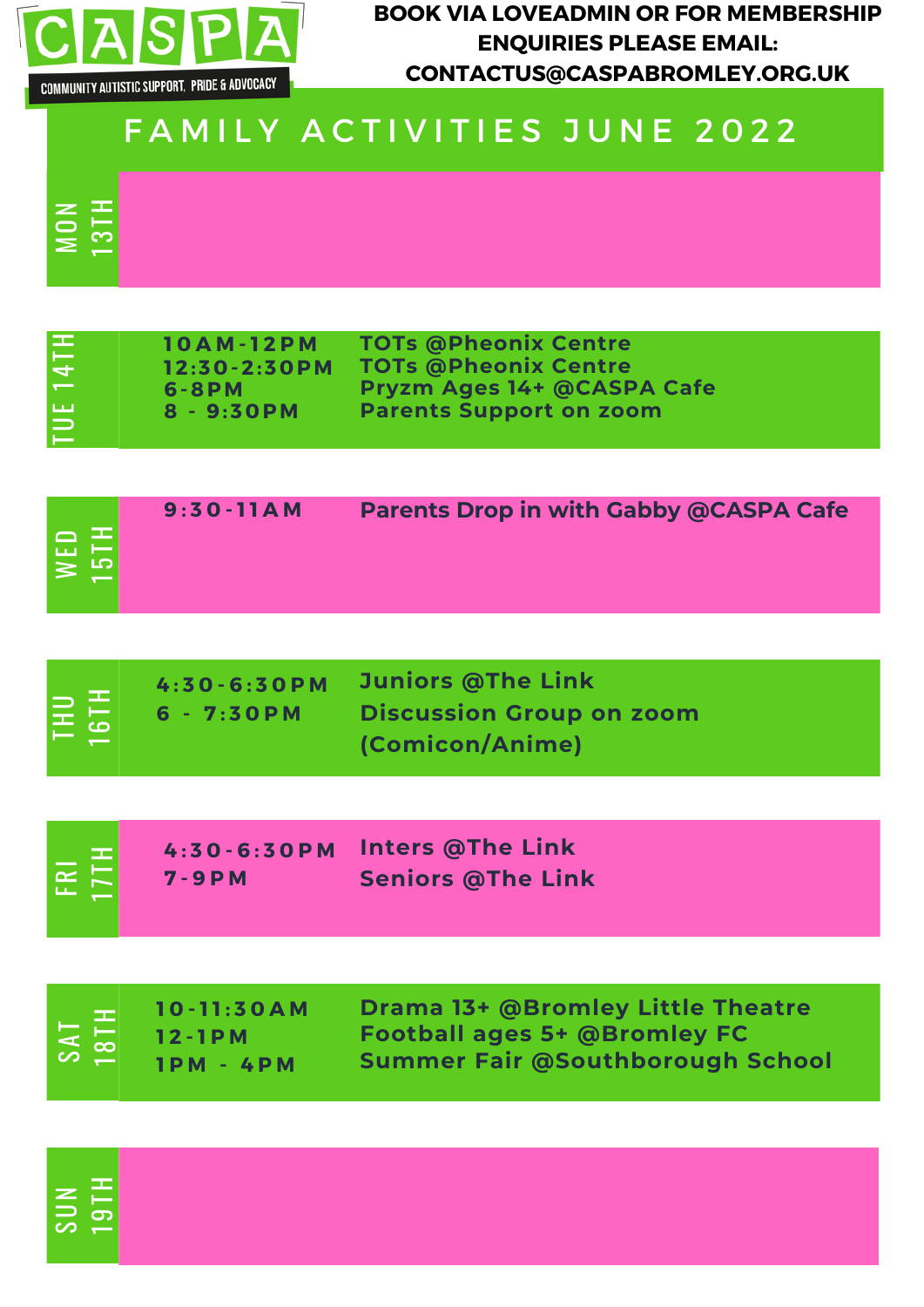

 $\geq$ OZ

တ  $\Box$  $\,$   $\,$  .<br>م  $\sim$  $\overline{\phantom{0}}$ H

9  $\bf\bf\bf\bf\bf\bf\bf\bf\bf\bf\bf\bf\bf\bf$  $\overline{\phantom{0}}$ H **BOOK VIA LOVEADMIN OR FOR MEMBERSHIP ENQUIRIES PLEASE EMAIL: CONTACTUS@CASPABROMLEY.ORG.UK**

| TUE 21ST | <b>10AM-12PM</b><br>$12:30 - 2:30 P M$<br>$6 - 8 P M$ | <b>TOTs @Pheonix Centre</b><br><b>TOTs @Pheonix Centre</b><br>Pryzm Ages 14+ @CASPA Cafe                                          |
|----------|-------------------------------------------------------|-----------------------------------------------------------------------------------------------------------------------------------|
|          |                                                       |                                                                                                                                   |
| WED      | $9:30-11AM$<br>8 - 9PM                                | <b>Parents Drop in with Gabby @CASPA Cafe</b><br><b>LGBTQ+ Parents/Carers Zoom</b>                                                |
|          |                                                       |                                                                                                                                   |
| 3R       | $4:30 - 6:30 P M$<br>$6 - 7:30$ PM                    | <b>Juniors @The Link</b><br><b>Late &amp; Self Diagnosis Group 12+ Zoom</b>                                                       |
|          |                                                       |                                                                                                                                   |
|          | $4:30 - 6:30 P M$<br>$7 - 9 P M$                      | <b>Inters @The Link</b><br><b>Seniors @The Link</b>                                                                               |
|          |                                                       |                                                                                                                                   |
|          | $10 - 11:30AM$<br>$12 - 1P M$                         | <b>Drama 13+ @Bromley Little Theatre</b><br><b>Football ages 5+ @Bromley FC</b><br>Woodlodge Independent stay over 13-<br>16years |
|          |                                                       |                                                                                                                                   |